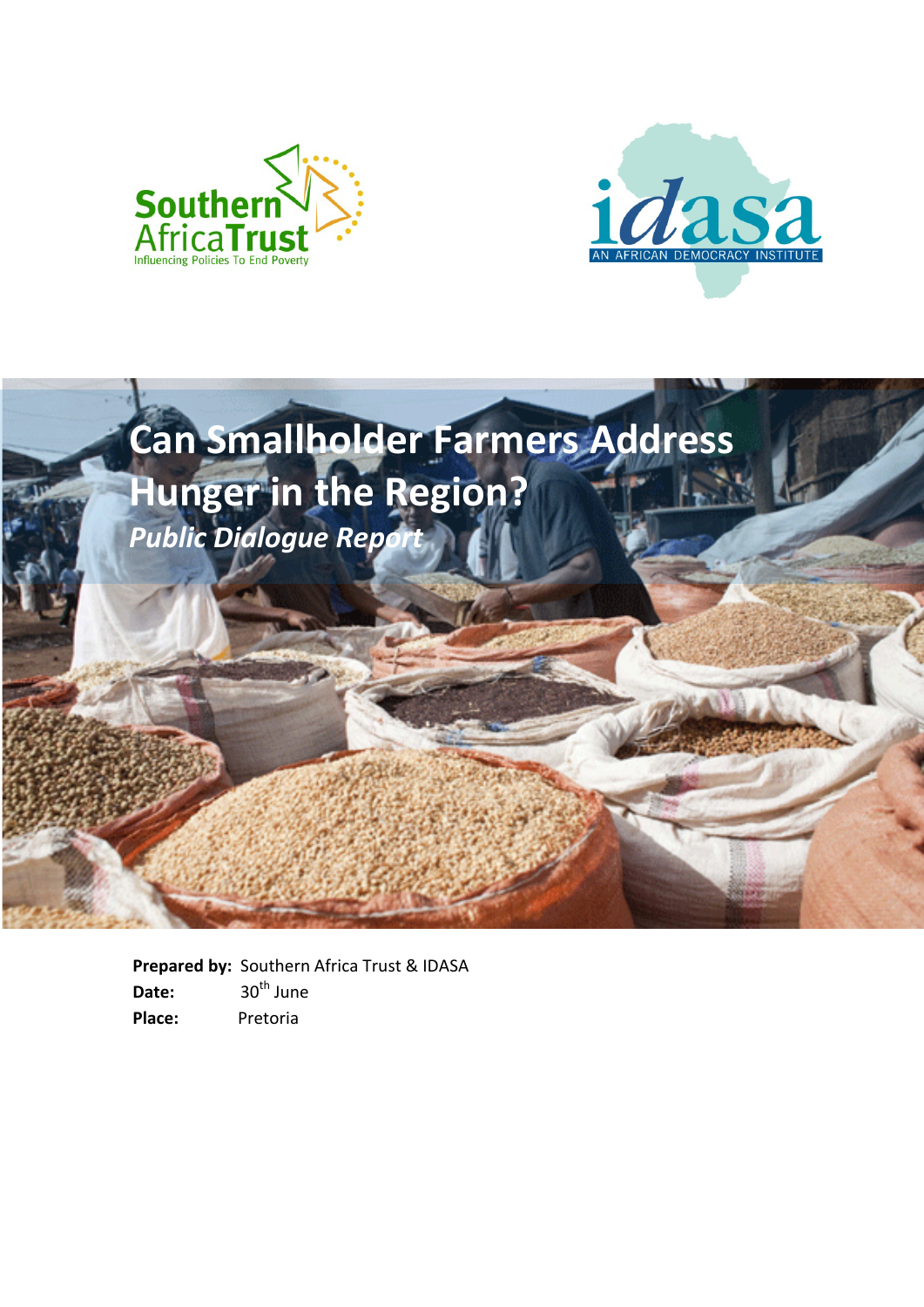#### <span id="page-1-0"></span>**Table of Contents**

| 2. | Government's Response to Food Insecurity and Promoting Smallholder Farmers for Household |  |  |  |
|----|------------------------------------------------------------------------------------------|--|--|--|
|    |                                                                                          |  |  |  |
| 3. | The State of Regional Food Security in Southern Africa and Participation of Smallholder  |  |  |  |
|    |                                                                                          |  |  |  |
|    |                                                                                          |  |  |  |
| 5. |                                                                                          |  |  |  |
|    |                                                                                          |  |  |  |
|    |                                                                                          |  |  |  |
|    |                                                                                          |  |  |  |
|    |                                                                                          |  |  |  |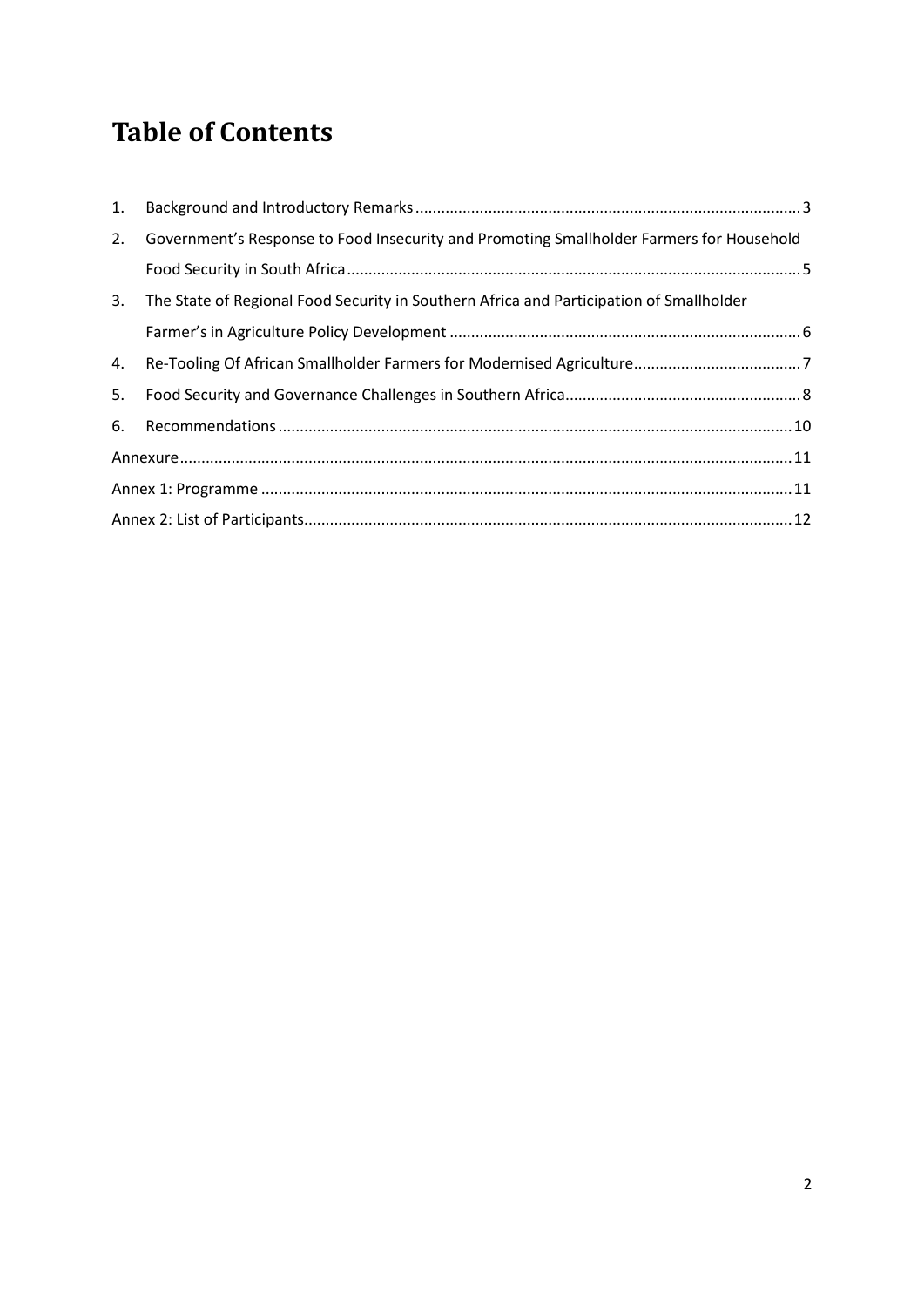#### <span id="page-2-0"></span>**1. Background and Introductory Remarks**

Agriculture provides an indispensable part of the livelihoods of the poorest households in southern Africa. The sector is a primary source of income for the rural population and contributes to foreign exchange earnings for southern African economies. Over 70 percent of the arable land is under smallholder agriculture in Sub Saharan Africa. A large percentage of the poor depend on the income derived from agriculture produce to support their household basic needs. The population of southern Africa is growing; therefore the number of people going hungry everyday is gradually increasing. Food Agriculture Organisation estimates the number of undernourished people in 2010 is 925 million with highest number recorded in sub-Saharan Africa at 30 percent. There is urgent need for government and other development partners such as the private sector to work together to address the insufficient food situation in southern Africa.

The Southern Africa Trust and the Institute for Democracy in Africa hosted a public dialogue on the role of smallholder farmers to address hunger in southern Africa. The public dialogue was facilitated by Chris Maroleng, Africa Editor eNews Africa and Presenter of Africa 360°. The dialogue provided a platform for stakeholders to engage on the important subject of food security and the role of smallholder farmers in southern Africa. At least 70 participants attended the dialogue including government representatives, diplomats, civil society and farmer's unions/forums from Zimbabwe, Uganda, Tanzania, South Africa, Kenya, Ghana and Malawi. The dialogue discussed the opportunities and challenges facing smallholder farmers to increase agriculture production to meet the food needs at household level. The dialogue also discussed the participation of smallholder farmers in agriculture policy making processes and assessed the pace of implementation of agriculture policies in southern Africa.



In his opening remarks, *Themba Mhlongo, Head of programmes for the Southern Africa Trust* welcomed participants and indicated that the dialogue was organised by the Trust and IDASA with invaluable support of the Flemish Government. He expressed the hope that the dialogue will provide an important forum for strategic discussion on the role of smallholder farmers in addressing household food security. The dialogue was organised back to back with the regional thematic convening on agriculture supported by the Gates Foundation on the  $29<sup>th</sup>$  of June 2011.

*David Maenaut, Head of delegation of the Flemish Government* in South Africa provided an overview of the contribution of the Flemish Government to support poverty eradication initiatives in southern Africa. He informed the participants that the Flemish Government has been working in southern Africa for the last 15 years in particular Zambia, Malawi and South Africa. In South Africa, the Flemish Government is supporting a programme in Limpopo to make agriculture sustainable and to ensure that farmers have access to markets for agriculture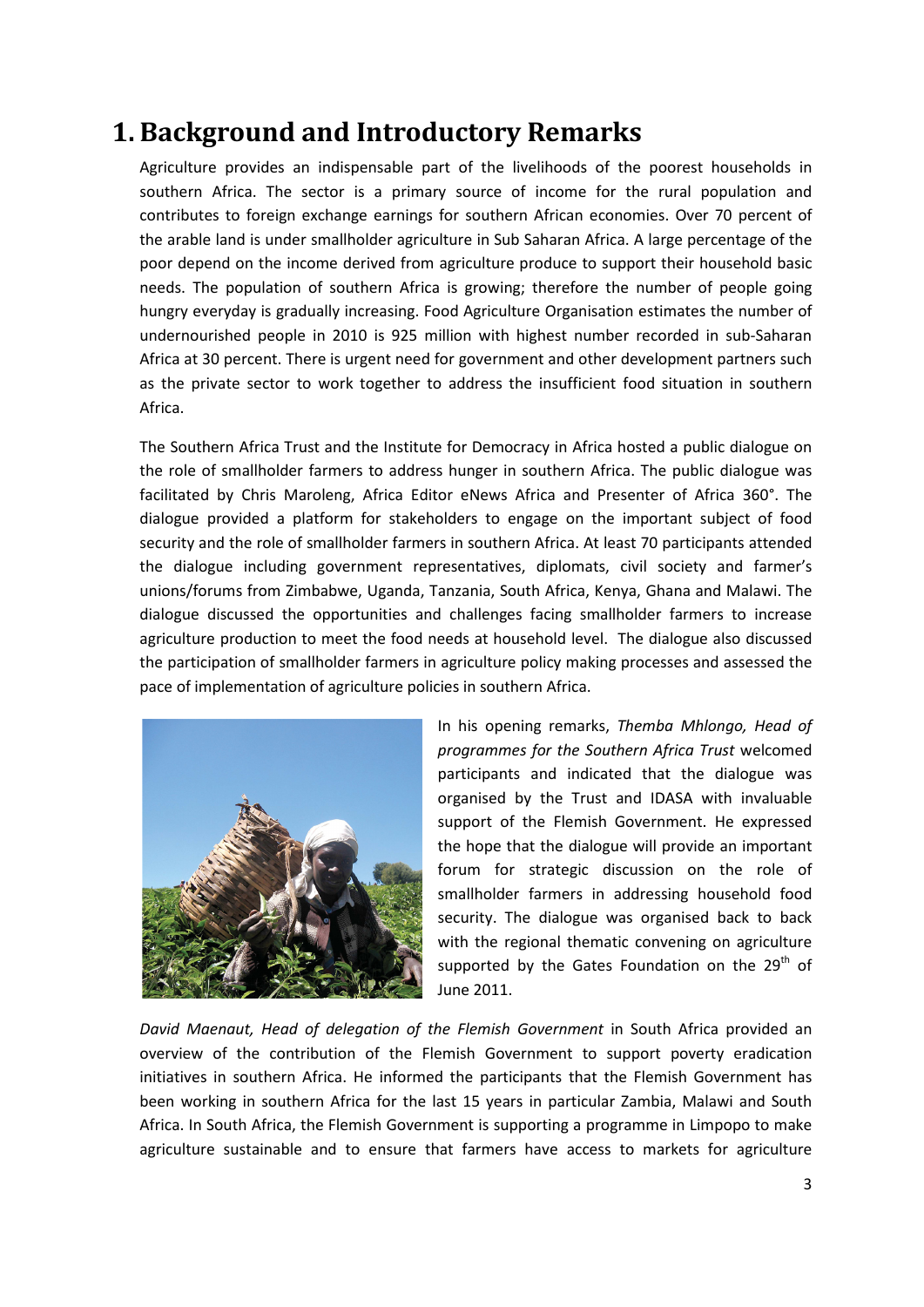products to create rural employment. In Kwa- Zulu Natal, the Flemish Government is also supporting a programme on food and nutrition to help poor household to access more food through home grown production.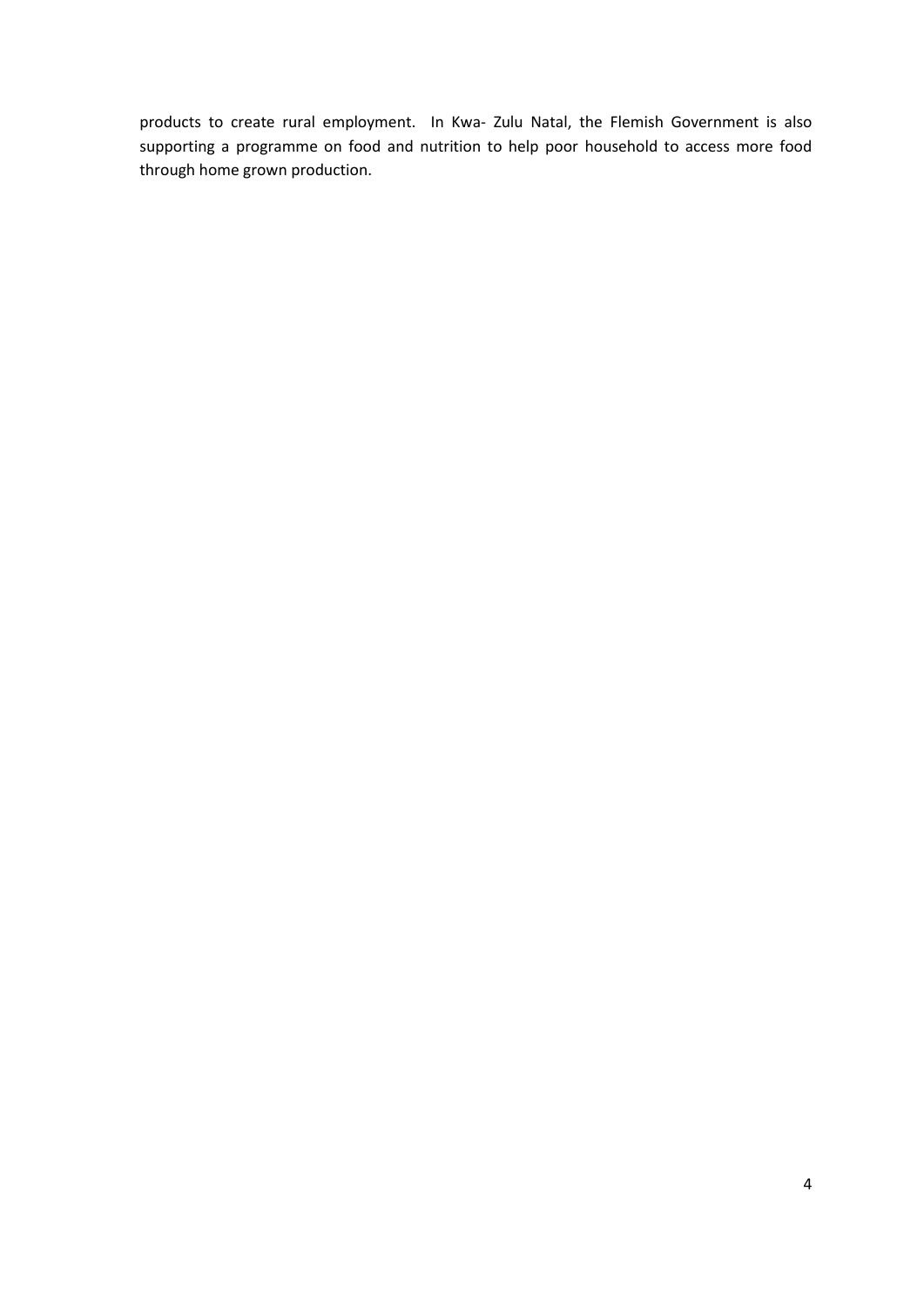### <span id="page-4-0"></span>**2. Government's Response to Food Insecurity and Promoting Smallholder Farmers for Household Food Security in South Africa**

*Jemina Moeng, Director of Smallholder Development from the Department of Agriculture, Fisheries and Forestry (DAFF)* gave a presentation on South African Government response on food security and the promotion of smallholder farmers for household food security in South Africa. DAFF, she pointed out, is committed to the reduction of extreme poverty and hunger and the 2003 Maputo Africa Union Declaration on Agriculture and food security in Africa. DAFF has also adopted a zero hunger strategy and a smallholder development strategic plan as a short term intervention through increasing food production and trade. She pointed out that the smallholder farmers face a number of challenges which include inadequate access to credit, poor infrastructure, no access to markets and poor quality of products. Accordingly, subsistence and smallholder farmers will be organized into producer groups at local, regional and provincial level to network with established commodity organisations. Focus will also be placed on investment in agriculture research for the development of technologies that are well suited for smallholder farmers to ensure that smallholder and subsistence farmer's graduate to commercial level of agriculture production. Emphasis will also be placed on the promotion of value addition of agriculture products by smallholder farmers in their place of location.



During the discussions participants recognized the positive development of the agriculture sector. They welcomed the reduction of the massive subsidies for commercial farmers which facilitated the redistribution of resources to support smallholder farmers. They, however, pointed out that the smallholder and subsistence farmers need to be continuously sensitized on the importance of agriculture inputs to increase production, provide

food for poor households and consequently improve their livelihood. This will avoid misunderstanding between government and smallholder farmers on the issue of the type of support needed at the household level to improve their living conditions. At times, smallholder and subsistence farmers would prefer to have shelter rather than agricultural inputs. Therefore, coordination of interventions and appropriate consultations were of critical importance.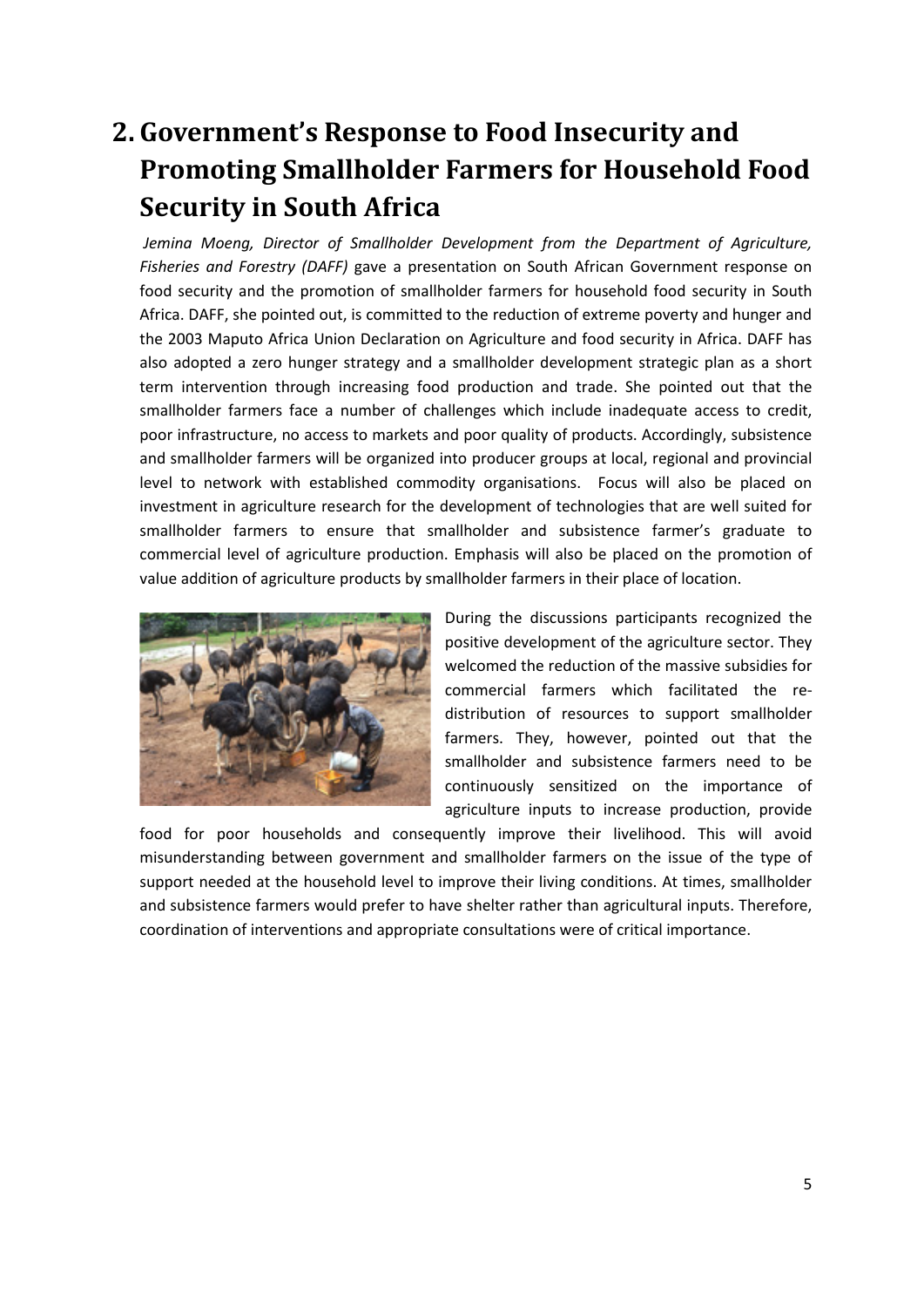### <span id="page-5-0"></span>**3. The State of Regional Food Security in Southern Africa and Participation of Smallholder Farmer's in Agriculture Policy Development**

In his presentation *Bentry Chaura, from Southern African Development Community (SADC)* indicated that about 70% of the region's population depend on agriculture for food, income and employment. The performance of this sector has a strong influence on food security, economic growth and social stability of the region. The current state of food security in southern Africa for the 2010/11 marketing year ending March 2011 was generally satisfactory as a result of good cereal harvest in 2010. Country analysis indicated that Malawi (1.12 million tonnes), South Africa (1.63 million tonnes), Tanzania (0.21 million tonnes) and Zambia (1.17 million tonnes) had surpluses while the rest had deficits ranging from 0.73 million tonnes in Swaziland to 0.97 million tonnes in Angola. Access to food at household level, especially for the vulnerable people such as the sick, orphans, elderly and labour constrained continue to remain a problem in all the SADC Member States. This situation is usually exacerbated by natural disasters such as drought, floods and tropical cyclones which frequently affect the region or parts of it leading to poor harvests and hunger. Bentry indicated that compared to the past few years however, the region is making progress in reducing household food insecurity and SADC has made efforts to involve smallholder farmers in the development of regional agricultural policy framework.



Participants reiterated that a broad section of smallholder farmers and other civil society formations have not had the opportunity to engage in the development of the proposed SADC agricultural policy. The need to formalise the participation of smallholder farmers in regional and national agriculture policy making platforms was long overdue. SADC was called upon to be more inclusive in its approach to agriculture policies. Participants also encouraged national government

to harmonise agriculture policy at national and regional level to ensure that the needed impact reaches the intended beneficiaries particularly smallholder farmers.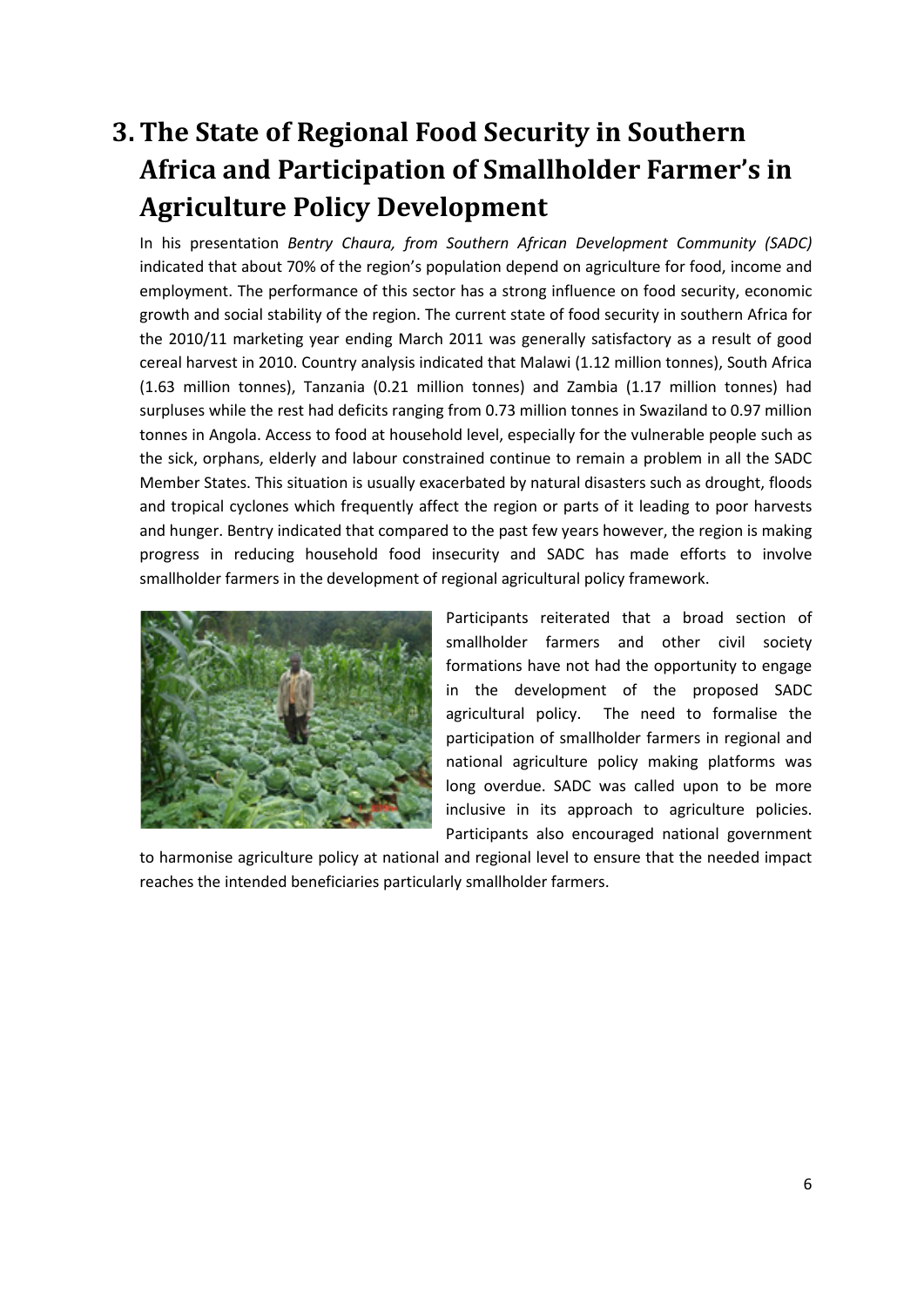#### <span id="page-6-0"></span>**4. Re-Tooling Of African Smallholder Farmers for Modernised Agriculture**

In his presentation *Ian Mashingaidze from the Food Agriculture and Natural Resources Policy Analysis Network (FANRPAN)* indicated that it is important for farmers to be given the right tools for modernised agriculture to enhance their production. Ian, in his presentation, made reference to the challenges of smallholder farmers that include low productivity, lack of access to inputs and access to product markets. Smallholder farmers are vulnerable because of dependency on rain-fed agriculture. He reported that FANRPAN undertook a livelihood assessment in 2009 (Zimbabwe, Lesotho and Swaziland) with support from southern Africa Trust, and in partnership with World vision and USAID. A household vulnerability index was used in assessing the livelihood of rural household. It was clear from the assessment that there is need to improve agriculture skills for farmers to increase agriculture production. There is also a need to establish village knowledge centres to provide skills training and information sharing on product markets, crop information through developed information communication technologies. Smallholder farmers need to have access to credit in the form of microfinance and access to land to enhance agricultural productivity.



Participants reaffirmed that smallholder farmers are the most important producers of food in Africa. Accordingly, farmers need to be consulted to clearly identify their needs to facilitate accurate policy intervention. The voices of farmers need to be increasingly heard in policy making platforms. Participants also addressed the issues of poor representation of smallholder farmers in policy making processes. There is need for strengthening

of farmer associations and promotion of organisational development among smallholder farmers. Agriculture sector has also become a dumping ground for retired skills, and in this regard less effort is directed towards active agricultural production. Agriculture activity is seen as a part time hobby rather than an important economic activity along other sectors such as manufacturing.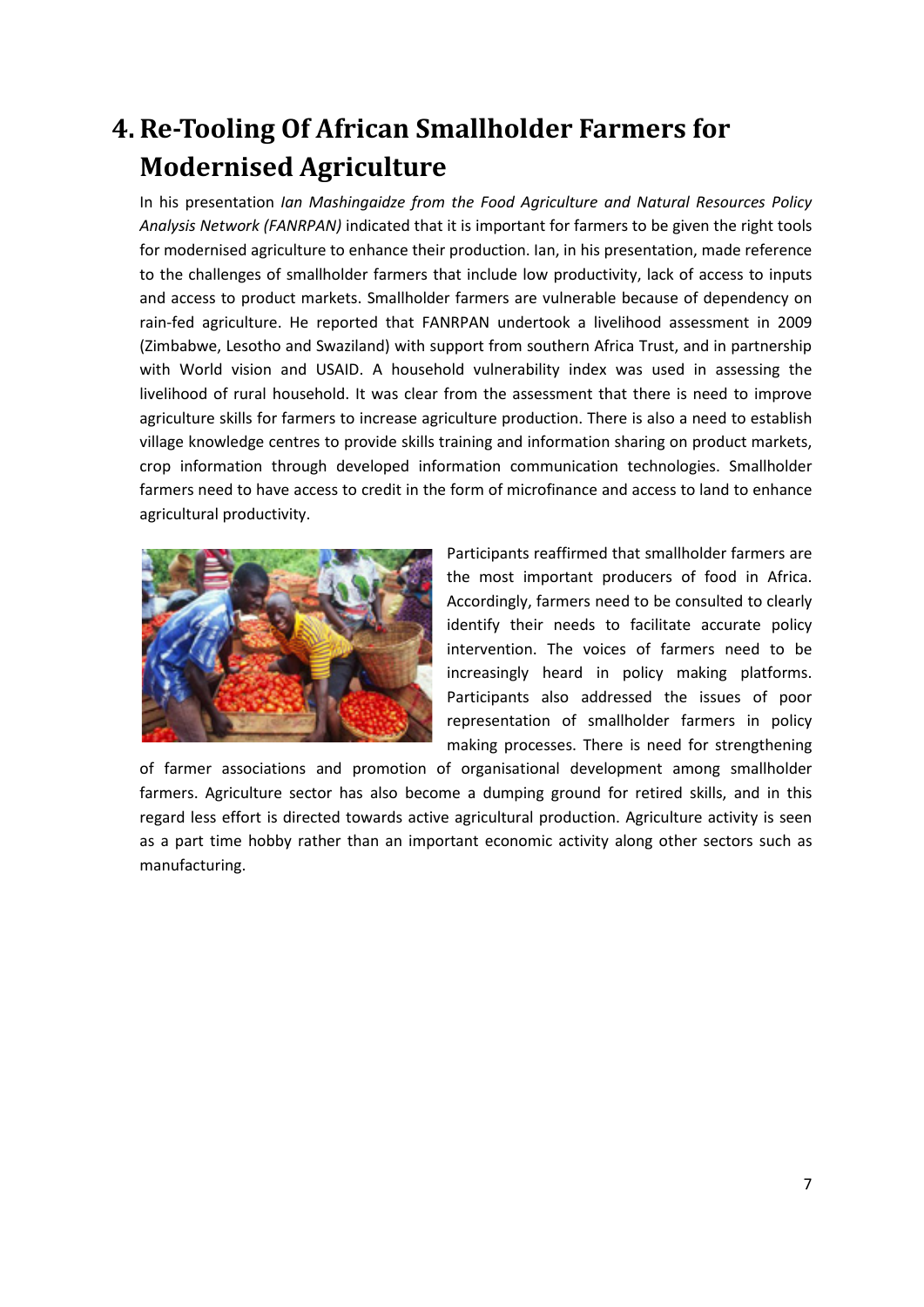#### <span id="page-7-0"></span>**5. Food Security and Governance Challenges in Southern Africa**

The efficacy of governance structures will determine the movement of policy commitment made by governments in agriculture to policy implementation. *Annie Barbara Chikwanha of IDASA* presented to the dialogue on smallholder governance regime as instruments, institutions, structures, processes and practices that are key for the sustenance of smallholder agriculture and for the achievement of food security. An effective smallholder governance regime has to emerge from effective consultation and collaboration with smallholder farmers. There is need for instruments, institutions and the requisite infrastructure to link farmers and markets at regional and national level. Coherent regional smallholder groups to provide inputs to regional policy making processes are essential as well as the development of smallholder agricultural initiatives with a regional scope. The regional institutions, however, appear disconnected from the local level where smallholder farmers operate, raising questions about the effectiveness of institutions that link the smallholder production conditions to the regional policy making environment.



In understanding the role of governance to enhance agricultural production, the dialogue also focused on a case study of a social –economic programme in Northern Kwa-Zulu Natal. *Johan Bodenstein from Indi-Flora* presented an overview of the impact of this socio-economic programme of KwaZulu-Natal Education Trust in the Kwa Mhlabuyalingana and Big Five Municipal districts. He reported that there are 7

community gardens established to produce food to supply 31 schools according to the menu provided by the KwaZulu-Natal Department of Education. There are 11,856 children in the 31 schools of which 1 is a pre-primary school, 1 a junior primary, 28 are primary and one is a high school.

The gardens are facing a number of challenges; water availability is a limiting factor. Four of the gardens in the Big 5 Municipal area are in the process of receiving irrigation systems. Some of the gardens are poorly located as they are not close to where the people live. This makes it difficult for service providers to access routes from the gardens to reach the market they are meant to serve. These gardens need to be relocated and the old ones rehabilitated as it is in a conservation area. The



gardens lack infrastructure such as adequate fencing and irrigation (which is being installed but not yet operational in four gardens). Furthermore, storage facilities for tools, fertilizer, pesticides, and harvested crops awaiting collection by suppliers will make a huge difference. Johan recommended that to increase agricultural production more gardens be provided with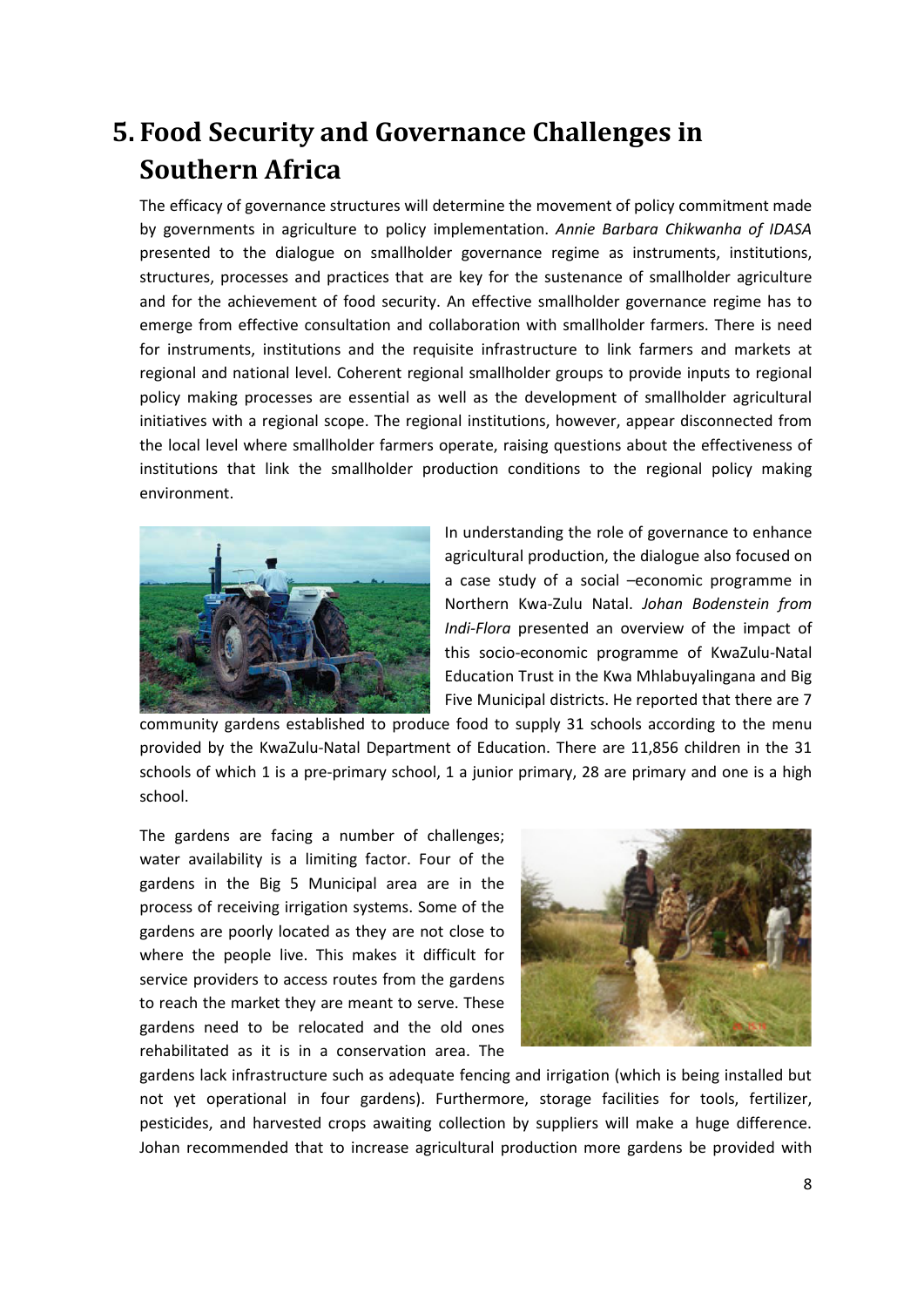irrigation as a matter of urgency. The gardens should have storage facilities and garden communities must be trained. There is need to appoint an officer to oversee, plan and manage each garden operation. A combination of infrastructure improvements as well as ongoing and inservice training/mentorship is required to increase production. Practical vision development with very clear action plans are required for each garden with a skilled person in each garden to train, educate, demonstrate, co-ordinate and control the activities.

*Russell Wildeman from Institute for Democracy in Africa* raised critical points in the discussion session that the voices of civil society and farmers in the allocation of resources for agriculture are not sufficient. There is need to enhance efforts of mobilising smallholder farmers to ensure their engagement in policymaking processes. *Elizabeth Mpofu from the Eastern and Southern small scale farmer's forum* stated that it has taken so long for smallholder farmers to be rescued. Smallholder farmers are more concerned with what to eat. The Maputo Declaration of 2003 has not been comprehensively implemented. Smallholder farmers are still ignorant of existing agriculture policies. There must be a bottom-up approach with regards to involvement of smallholder farmers in policymaking processes. Smallholder farmers need to be educated on the potential effects of climate change.



*Thoko Didiza from Archie Mafeje Institute for Applied Research into Social Policy, the Family and Poverty (AMIFAM)* contributed to the dialogue by emphasizing the need to continue the creation of such spaces for dialogue for smallholder farmers to engage with government on agriculture issues. Thoko indicated that illiteracy should not be a stumbling block for engagement of

smallholder farmers on critical agriculture policy issues. She indicated that farmers can involve themselves in other non agriculture rural income generating activities. Society needs to cultivate interest of young people in agriculture as a career choice. Participants emphasized that political will by governments is important for increased investment in agriculture. Malawi was cited as an example of a government that has demonstrated its commitment by allocating 10% of its budget to the agriculture sector. Women are to be prioritised with regards to access to credit because they constitute the largest numbers in the agriculture sector.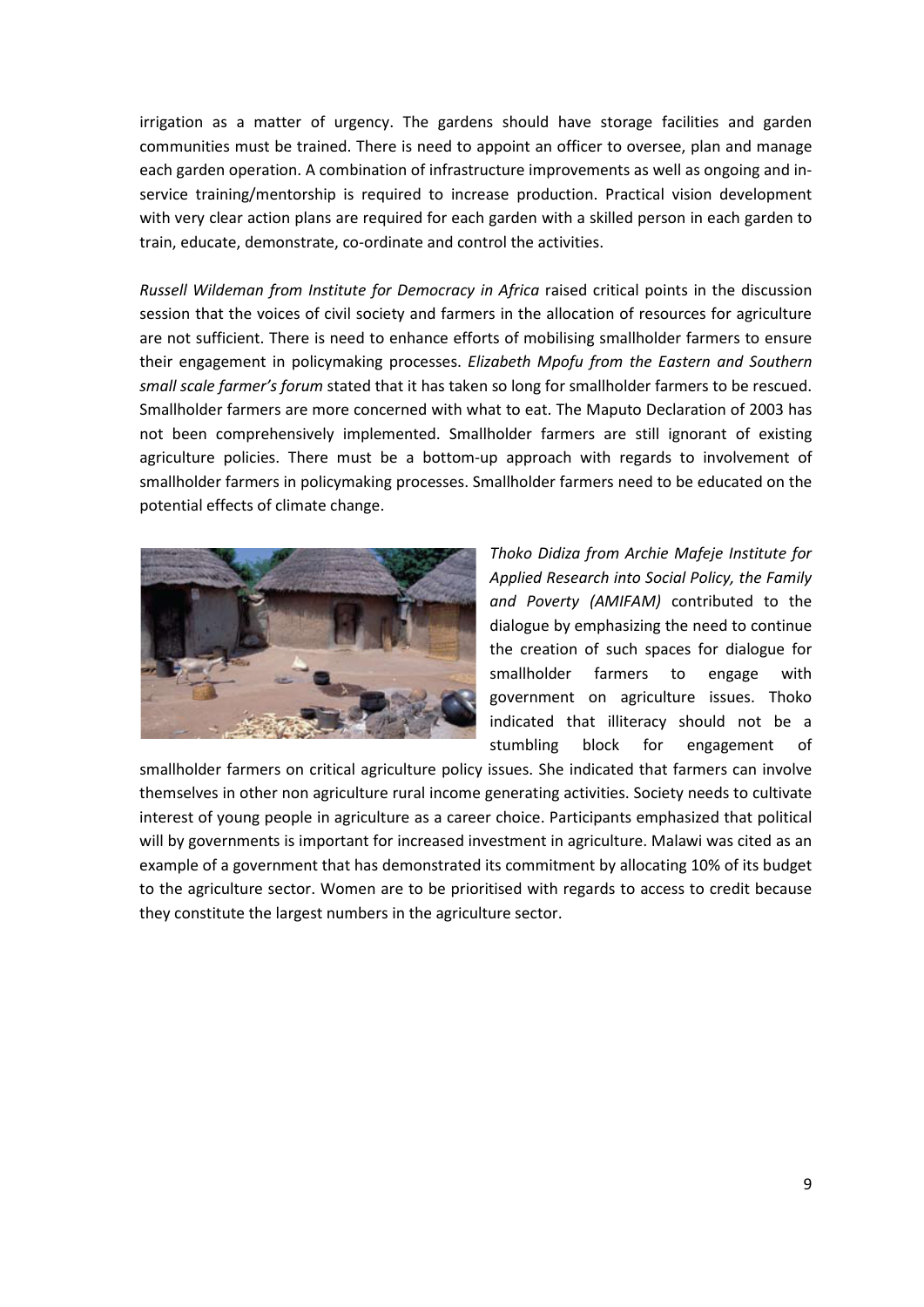#### <span id="page-9-0"></span>**6. Recommendations**

The dialogue made the following recommendations:

- Governments and regional institutions must facilitate structured and enhanced engagement with smallholder farmers in national and regional agriculture policy making platforms and processes;
- Governments and regional institutions must promote and support value addition of agricultural produce by smallholders in order to increase their incomes which will reduce poverty;
- Governments must expedite the implementation of the 2003 Maputo declaration on Agriculture especially increasing budgetary allocation to agriculture;
- Development partners, civil society and governments must support smallholder farmer organisations with a view to increase their voice in policy making platforms and processes;
- Development partners must support multi-stakeholder dialogue between government, smallholder farmers and civil society on the role of smallholder framers in increasing household level food security;
- Development partners and governments must prioritize support to "women" smallholder farmers as they are in majority in rural agriculture smallholder production;
- Southern Africa Trust to organize a policy dialogue for smallholder farmers to engage policy makers. This dialogue must specifically target smallholder farmers and policy makers.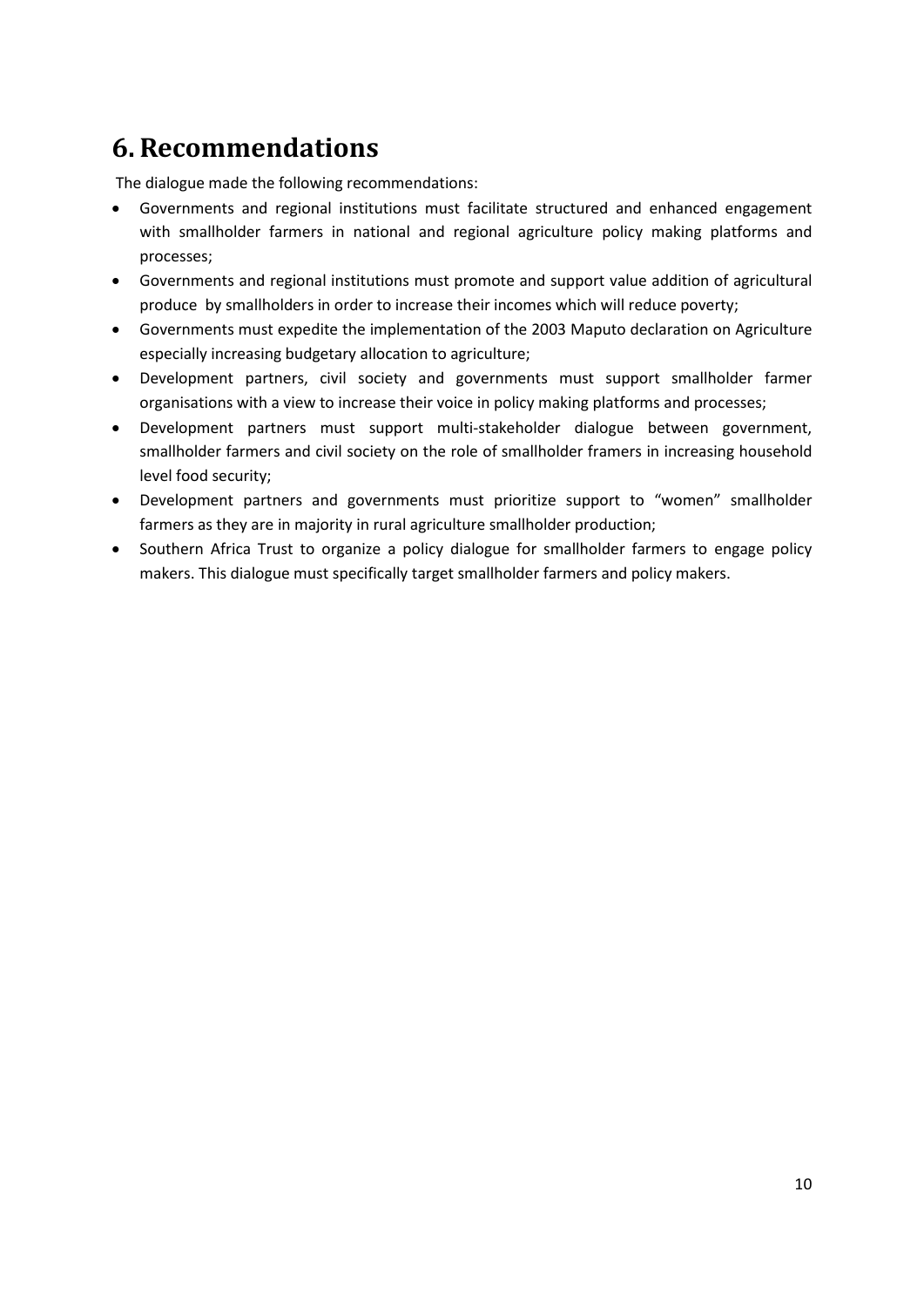#### <span id="page-10-0"></span>**Annexure**

# <span id="page-10-1"></span>**Annex 1: Programme**

Programme Director

Chris Maroleng, Africa Editor: HOD eNews Africa and Presenter of Africa 360

|       | 09:00 Registration                                                                                                                                                             |
|-------|--------------------------------------------------------------------------------------------------------------------------------------------------------------------------------|
| 09:30 | Welcome Remarks<br>Thembinkosi Mhlongo, Southern Africa Trust                                                                                                                  |
|       |                                                                                                                                                                                |
| 09:45 | <b>Panel Discussion:</b>                                                                                                                                                       |
|       | • Government's response to food insecurity and promoting smallholder farmers for<br>household food security in South Africa                                                    |
|       | Jemina Moeng, Director - Department of Agriculture, Forestry and Fisheries, South Africa                                                                                       |
|       | • The state of regional food security in southern Africa and smallholder farmers'<br>incorporation and engagement in the SADC regional agricultural policy                     |
|       | Bentry Chaura, SADC Secretariat                                                                                                                                                |
|       | • Re-tooling African smallholder farmers for modernised agriculture<br>Lindiwe Sibanda - FANRPAN                                                                               |
|       | Panelists: Bentry Chaura, SADC Secretariat; Jemina Moeng, Director - Department of                                                                                             |
|       | Agriculture Forestry and Fisheries, South Africa; Tendai Murisa, Trust Africa; Moses Shaha,<br>Eastern & Southern Africa Farmers' Forum (ESAFF); and Lindiwe Sibanda - FANRPAN |
| 11:00 | Tea Break                                                                                                                                                                      |
| 11:25 | Panel Discussion: Food security and governance in southern Africa.                                                                                                             |
|       | • Smallholder agriculture, food security and governance in southern Africa                                                                                                     |
|       | Russell Wildeman, Institute for Democracy in Africa (IDASA)                                                                                                                    |
|       | • Case study - The Socio-economic Programme in Northern Kwa-Zulu Natal                                                                                                         |
|       | Johan Bodenstein, INDI FLORA                                                                                                                                                   |
|       | Panelists: Fred Kalibwani, Food Security Consultant; Elizabeth Mpofu, ESAFF; Russell                                                                                           |
|       | Wildeman, IDASA; Ishmael Sunga, SACAU; Johan Bodenstein, INDI FLORA                                                                                                            |
| 12:45 | <b>Closing Remarks</b>                                                                                                                                                         |
|       | Russell Wildeman, IDASA                                                                                                                                                        |
| 13:00 | Lunch                                                                                                                                                                          |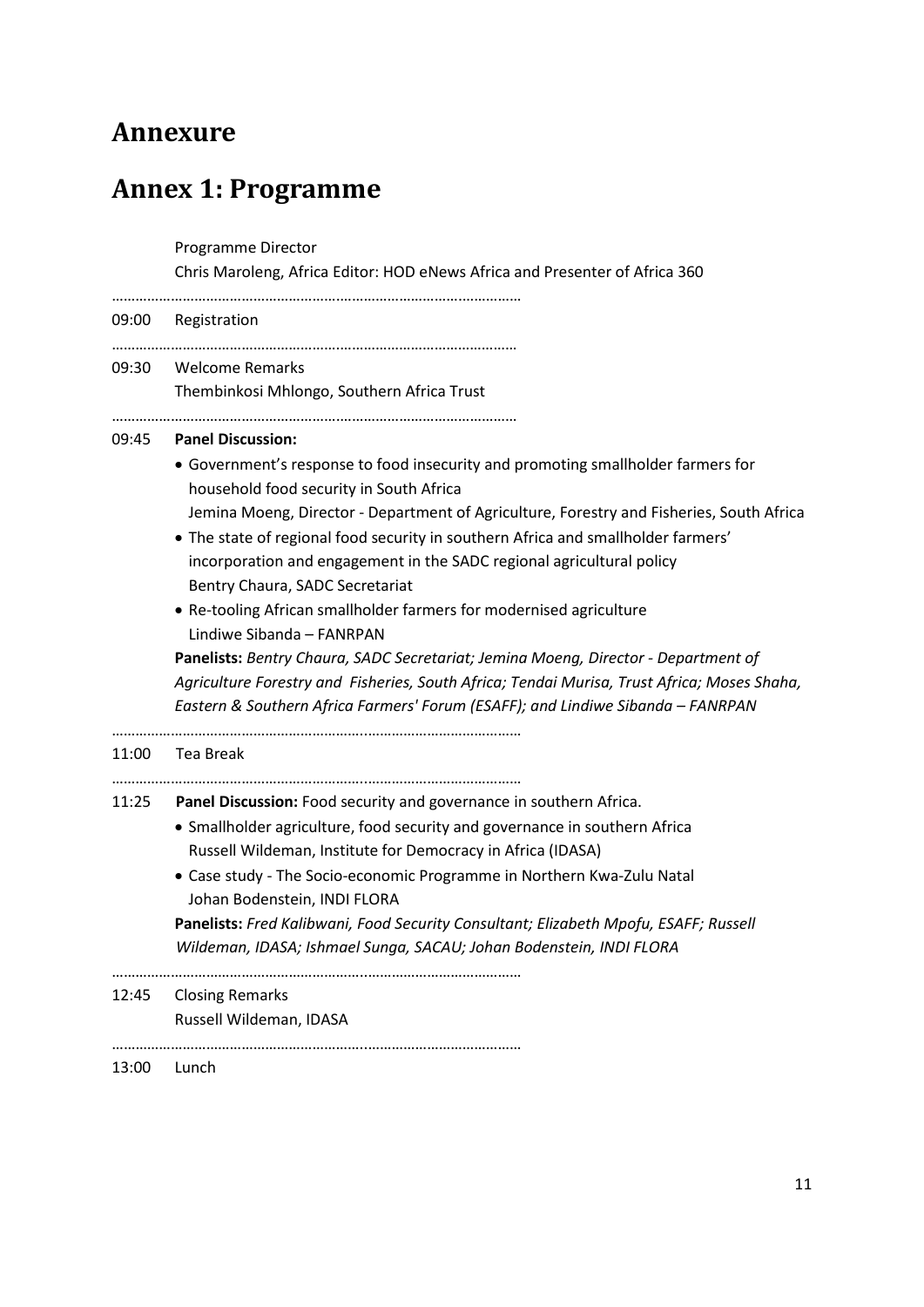## <span id="page-11-0"></span>**Annex 2: List of Participants**

|                | <b>Name</b>                     | Organisation                                                                                                                                          | <b>Telephone</b>                                                                                              | <b>Email</b>                                                          |
|----------------|---------------------------------|-------------------------------------------------------------------------------------------------------------------------------------------------------|---------------------------------------------------------------------------------------------------------------|-----------------------------------------------------------------------|
| $\mathbf{1}$   | <b>Bentry Patrice</b><br>Chaura | SADC-Director of<br>Food, Agriculture and<br><b>Natural Resources</b><br>Directorate, Southern<br>African Development<br>Community<br><b>BOTSWANA</b> | +267 3 951 863<br>+267 3 641 865<br>+2673951863<br>Ext. 6065<br>+26771523754<br>Fax: + 267 3972<br>848/318070 | bchaura@sadc.int                                                      |
| $\overline{2}$ | Thoko Didiza                    | Archie Mafeje Institute<br>for Applied Research<br>into Social Policy, the<br>Family and<br>Poverty(AMIFAM                                            | +27 12 337<br>6124                                                                                            | TDidizt@unisa.ac.za<br>Urek11@unisa.ac.za                             |
| 3              | Floris van<br>Woudenberg        | <b>Malawi Milk Producers</b><br>Association                                                                                                           | +265 99 962<br>8250                                                                                           | vanwoud@yahoo.com                                                     |
| 4              | Mavis<br>Mathabatha             | Sedikong sa Lerato<br><b>LIMPOPO</b>                                                                                                                  | +27 72 363<br>0885                                                                                            | mogasie@gmail.com                                                     |
| 5              | Carol Johnson -<br>Venter       | <b>GADRA PORT</b><br><b>ELIZABETH</b>                                                                                                                 | +27 46 636<br>1744                                                                                            | gadraadvice@imaginet.co.za                                            |
| 6              | Stephen Lepoqo<br>Ralitsoele    | Machobane<br>Development<br><b>Foundation LESOTHO</b>                                                                                                 | +266 22 321<br>315<br>+266 59 454<br>368                                                                      | Machobane@tlmail.co.ls<br>ralitsoelel@tlmail.co.ls                    |
| 7              | Maxwell Masasi                  | <b>Tiger Kloof</b>                                                                                                                                    |                                                                                                               | maxwellmasasi@gmail.com                                               |
| 8              | William Kelly                   | Caritas Swaziland                                                                                                                                     | +268 25 056<br>900/1/2/4/5                                                                                    | director@caritas.org.sz                                               |
| 9              | Freddy Nkosi                    | African Monitor                                                                                                                                       | +27 21 713<br>2801<br>FAX: +27 21 712<br>1082                                                                 | freddy@africanmonitor.org                                             |
| 10             | Ishmael Sunga                   | SACAU                                                                                                                                                 | +27 12 644<br>0808                                                                                            | ISunga@sacau.org<br>info@sacau.org                                    |
| 11             | Fred Kalibwani                  | Consultant                                                                                                                                            | +27 12 845<br>9100                                                                                            | fkalibwani@yahoo.com<br>f.kalibwani@cgiar.org<br>fkalibwani@idprc.org |
| 12             | Natasja<br>Rombouts             | <b>Flemish Government</b>                                                                                                                             |                                                                                                               | Natasja.rombouts@flanders<br><u>.org.za</u>                           |
| 13             | Tendai Murisa                   | <b>Trust Africa</b><br>(ZIMBABWE)                                                                                                                     |                                                                                                               | murisa@trustafrica.org                                                |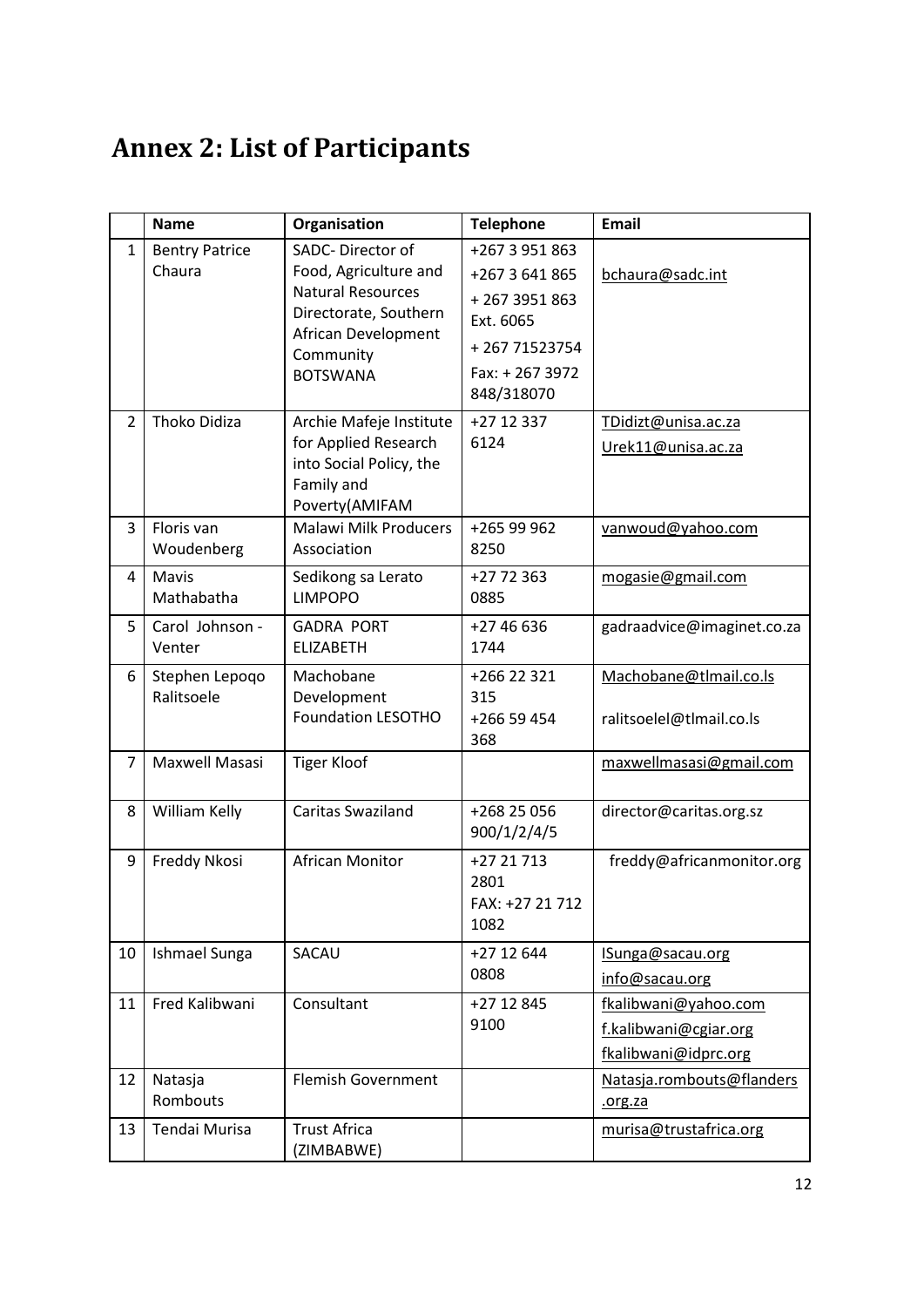| 14 | Ian Mashingaidze                | <b>FANRPAN</b>                                         |                         | Imsibanda@fanrpan.org       |
|----|---------------------------------|--------------------------------------------------------|-------------------------|-----------------------------|
| 15 | Johan Bodenstein                | Indi flora cc                                          | +27 266 1106            | johan@indiflora.co.za       |
|    |                                 | environmental<br>services                              | +27 82 577              |                             |
| 16 | Moses Shaha                     | <b>ESAFF KENYA</b>                                     | 0898<br>+254 72 428     | Moses_388ke@yahoo.com       |
|    |                                 |                                                        | 1610                    |                             |
| 17 | Miss. Alistidia<br>Paul Mwijage | Vice Chairperson -<br>Amka Kazinga                     | +255 75 234<br>9003     | alicemwijage@yahoo.co.uk    |
|    |                                 |                                                        | +255 68 834             |                             |
|    |                                 |                                                        | 9003                    |                             |
|    |                                 |                                                        |                         |                             |
| 18 | Mr. Billy                       | Director: Marketing                                    | +27 12 319              | DM@daff.gov.za              |
|    | Morokolo                        | Department of                                          | 8455<br>Fax: +27 12 319 |                             |
|    |                                 | Agriculture, Forestry<br>and Fisheries                 | 8131                    |                             |
|    |                                 |                                                        | +27 82 553              |                             |
|    |                                 |                                                        | 2013                    |                             |
|    |                                 |                                                        |                         |                             |
| 19 | Jemina Moeng                    | The Director: Small                                    | +27 12 319              | PA.DLS@daff.gov.za          |
|    |                                 | Holder Development,<br>Department of                   | 8495<br>Fax: +27 12 319 |                             |
|    |                                 | Agriculture, Forestry &                                | 8227                    |                             |
|    |                                 | <b>Fisheries</b>                                       |                         |                             |
| 20 | Maxwell Masasi                  | <b>Tiger Kloof</b>                                     |                         | maxwellmasasi@gmail.com     |
|    |                                 |                                                        |                         |                             |
| 21 | Carlos Lauchande                | Cruzeiro do Sul                                        |                         | mailto:cruzeirodosul.iid@tv |
|    |                                 |                                                        |                         | cabo.co.mz                  |
| 22 | <b>Sheryl Hendriks</b>          | Food Security @UP                                      | +27 12 420<br>3811      | Sheryl.Hendriks@up.ac.za    |
|    |                                 | Faculty of Natural and<br><b>Agricultural Sciences</b> |                         |                             |
|    |                                 |                                                        |                         |                             |
|    |                                 |                                                        |                         |                             |
| 23 | Leslie Nyagah                   | <b>IDASA</b>                                           | +27 12 392              | Inyagah@idasa.org.za        |
|    |                                 |                                                        | 0621                    |                             |
| 24 | Russell Wildeman                | <b>IDASA</b>                                           | +27 12 392<br>0621      | Inyagah@idasa.org.za        |
| 25 | Natasha Francis                 | <b>IDASA</b>                                           | +27 12 392              | Inyagah@idasa.org.za        |
|    |                                 |                                                        | 0621                    |                             |
| 26 | Relebohile                      | <b>IDASA</b>                                           | +27 12 392<br>0621      | Inyagah@idasa.org.za        |
| 27 | Senyane<br>Shumete Belete       | <b>IDASA</b>                                           | +27 12 392              | Inyagah@idasa.org.za        |
|    |                                 |                                                        | 0621                    |                             |
| 28 | Tamani Nkhono-                  | Civil Society                                          | +265 1 775 540          | Tamani@cisanetmw.org        |
|    | Mvula                           | <b>Agriculture Network</b>                             |                         |                             |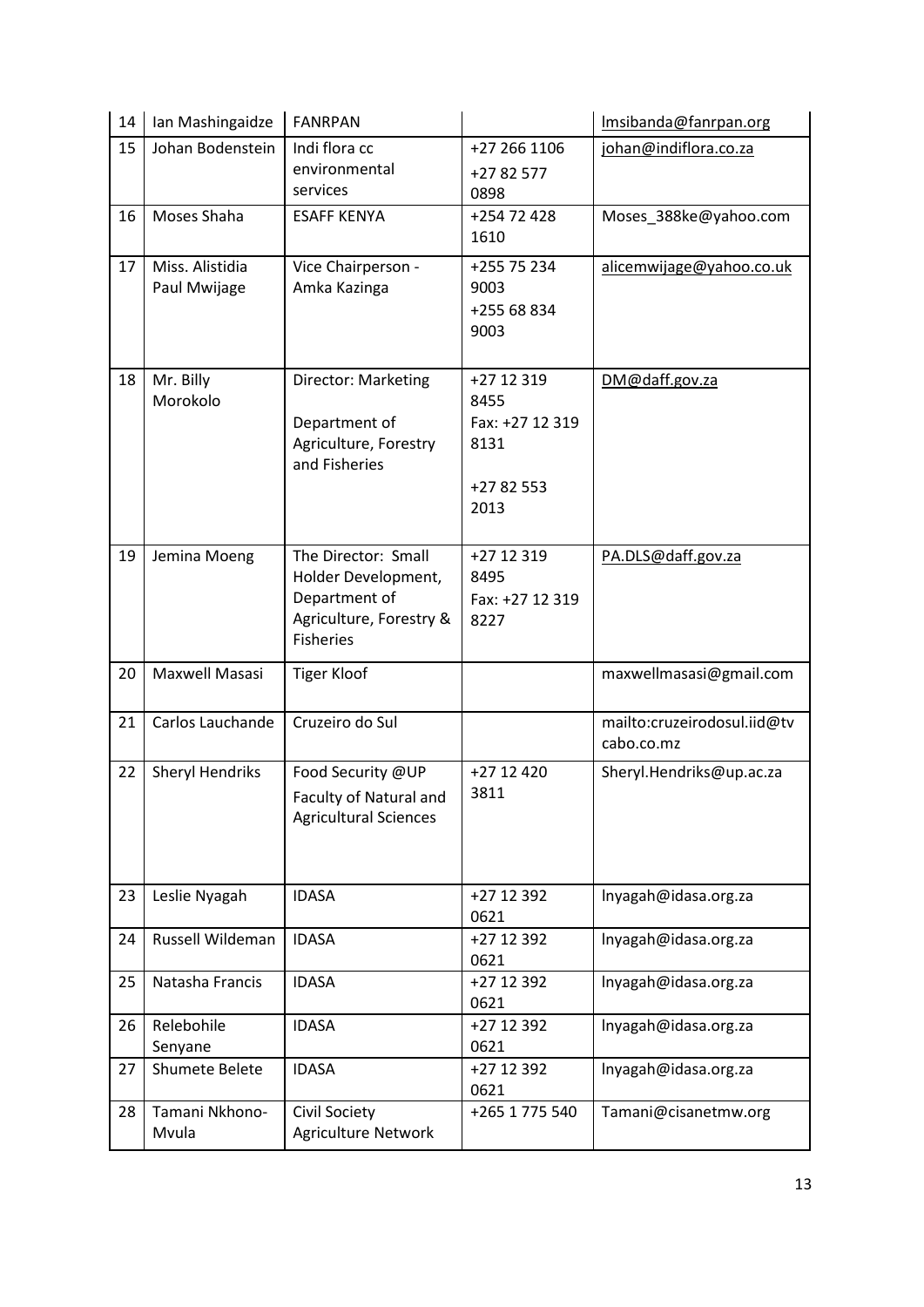| 29 | Tom Were                        | <b>KCDF</b>                                |                                                                          | janet.mawiyoo@kcdf.or.ke<br>/tom.were@kcdf.or.ke                              |
|----|---------------------------------|--------------------------------------------|--------------------------------------------------------------------------|-------------------------------------------------------------------------------|
| 30 | <b>Bernard Tabaire</b>          | <b>ACME</b>                                |                                                                          | bernard.tabaire@googlemai<br>l.com                                            |
| 31 | Mercia Andrews                  | <b>TCOE</b>                                |                                                                          | mercia@tcoe.org.za                                                            |
| 32 | <b>Scott Drimie</b>             | Consultant                                 | +27 83 290<br>3620                                                       | scottdrimie@mweb.co.za                                                        |
| 33 | Lawrencia Adams                 | <b>STAR Ghana</b>                          |                                                                          | Lawrencia.adams@star-<br>ghana.org                                            |
| 34 | Steven Amoah                    | <b>ECASARD Ghana</b>                       |                                                                          | ecasardghana@yahoo.com                                                        |
| 35 | Siapha Kamara                   | <b>SEND Ghana</b>                          |                                                                          | Siapha@yahoo.com                                                              |
| 36 | Ibrahim Akalbila                | <b>GTLC</b>                                |                                                                          | iakalbila@yahoo.co.uk                                                         |
| 37 | Peter Evans                     | Consultants                                |                                                                          | peter.k.evans@gmail.com                                                       |
| 38 | Michael Boadi                   | Public Agenda                              |                                                                          | kbmcrys@yahoo.co.uk                                                           |
| 39 | <b>Bernard Mnaya</b><br>Kindoli | Foundation for civil<br>society            |                                                                          | bernard@thefoundation-<br>tz.org                                              |
| 40 | Joseph Mzinga                   | <b>ESAFF</b>                               |                                                                          | mzinga@esaff.org                                                              |
| 41 | Peter Ngoma                     | Consultant                                 |                                                                          | peter.ngoma2002@gmail.co<br><u>m;</u><br>peterngoma202@yahoo.co.<br><u>uk</u> |
| 42 | Matthews<br>Madola              | <b>CARD Malawi</b>                         |                                                                          | card@baunda.unima.mw<br>wiyoconsulting@yahoo.com                              |
| 43 | Lyimo Stephen                   | Selian Agricultural<br>Research Institute  | $+255-73-$<br>6500538 or<br>$+255-73-$<br>6500580<br>+255 75 438<br>0115 | sdnlyimo@yahoo.com                                                            |
| 44 | Agnes Kirabo                    | <b>Voluteer Efforts for</b><br>development |                                                                          | agneskirabo@yahoo.com                                                         |
| 45 | Elizabeth Mpofu                 | <b>ESAFF</b>                               | +263 73 407<br>1547<br>+263 77 490<br>8606                               |                                                                               |
| 46 | Rebecca Theu                    | MISA Malawi                                |                                                                          | rtheu@yahoo.co.uk<br>rtheu@mwnation.com                                       |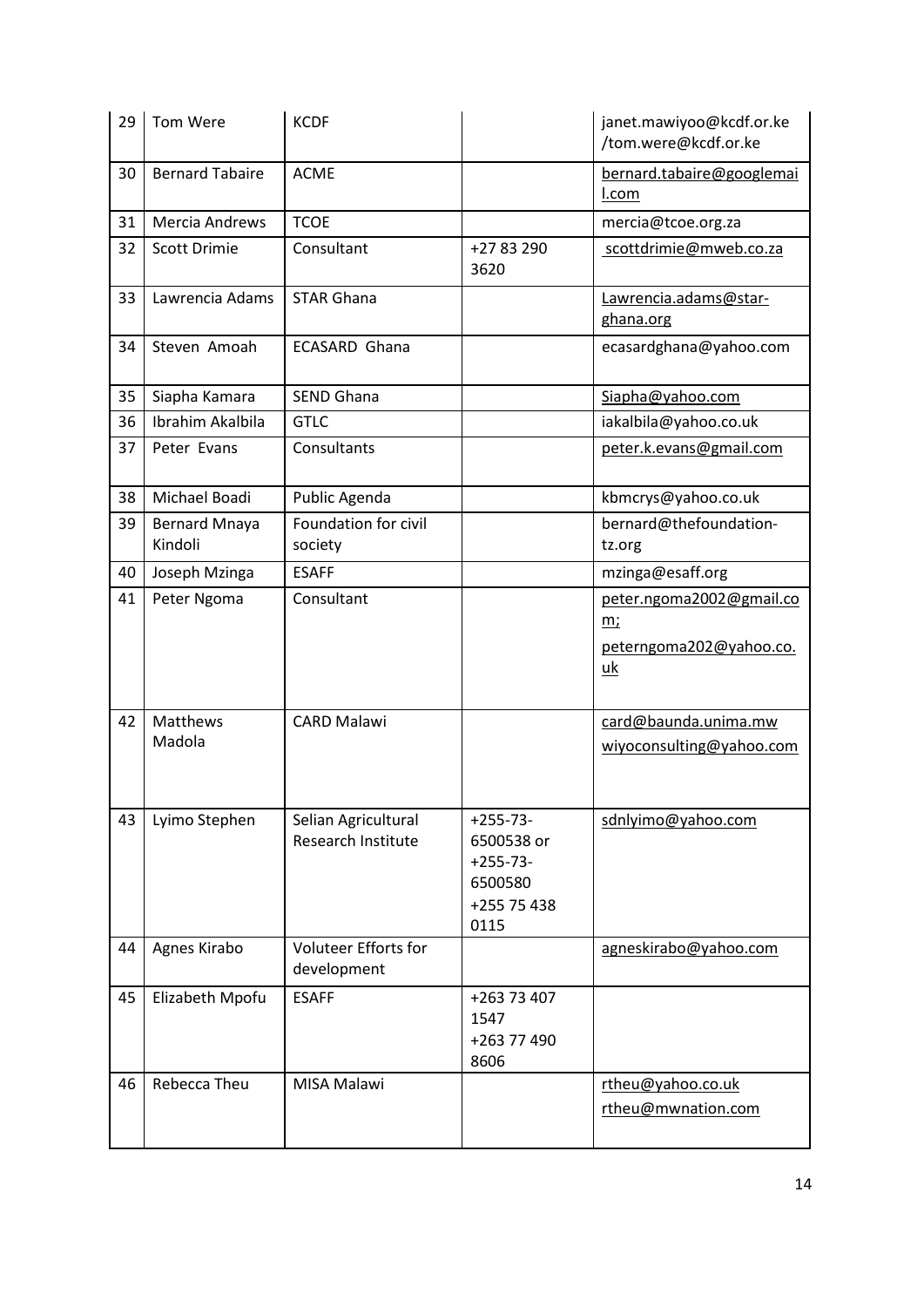| 47 | <b>Francine Picard</b><br>Mukazi | Pan African Parliament<br>(committee on<br>agriculture                    | +27 72 292<br>9198                        | picard.francine@panafrican<br>parliament.org  |
|----|----------------------------------|---------------------------------------------------------------------------|-------------------------------------------|-----------------------------------------------|
| 48 | Joachim<br>Buwembo               | <b>International Centre</b><br><b>For Journalists</b>                     | +255 77 326<br>6922                       | buwembo@gmail.com                             |
| 49 | David Obot                       | Network of Ugandan<br>Researchers and<br><b>Research Users</b><br>(NURRU) | +256 41 428<br>8781<br>+256 77 250<br>198 | dav737pat@yahoo.co.uk                         |
| 50 | Tom Mboya<br>Were                | Kenya Community<br>Development<br>Foundation                              | +254 20 340<br>239<br>+254 72 230<br>3464 | tom.were@kcdf.or.ke;<br>Tomwere2003@yahoo.com |
| 51 | Tumelo Mashaba                   | Archie Mafeje Institute<br>for the Family and<br>Poverty                  | +27 12 337<br>6124<br>+27 74 496<br>1747  | Urek11@unisa.ac.za                            |
| 52 | Gcino Mlaba                      | Southern Africa Trust                                                     | +27 11 318<br>1012                        |                                               |
| 53 | Christabel Phiri                 | Southern Africa Trust                                                     | +27 11 318<br>1012                        | cphiri@southernafricatrust.<br>org            |
| 54 | Prega Ramsamy                    | Southern Africa Trust                                                     | +27 11 318<br>1012                        | pramsamy@southernafricat<br>rust.org          |
| 55 | Taziona<br>Sitamulaho            | Southern Africa Trust                                                     | +27 11 318<br>1012                        | tsitamulaho@southernafrica<br>trust.org       |
| 54 | Jabulile Ndinisa                 | Southern Africa Trust                                                     | +27 11 318<br>1012                        | jndinisa@southernafricatrus<br>t.org          |
| 55 | Thembinkosi<br>Mhlongo           | Southern Africa Trust                                                     | +27 11 318<br>1012                        | tmhlongo@southernafricatr<br>ust.org          |
| 56 | Neville Gabriel                  | Southern Africa Trust                                                     | +27 11 318<br>1012                        | ngabriel@southernafricatru<br>st.org          |
| 57 | Benjamin<br>Seitlhamo            | Southern Africa Trust                                                     | +27 11 318<br>1012                        | bseitlhamo@southernafrica<br>trust.org        |
| 58 | David Maenaut                    | <b>Flemish Government</b>                                                 | +27 11 318<br>1012                        | David.Maenaut@flanders.or<br>g.za             |
| 59 | <b>Bheki Moyo</b>                | <b>Trust Africa</b>                                                       | +27 11 318<br>1012                        | moyo@trustafrica.org                          |
| 60 | Ambassador Elsa<br>Dry           | <b>DIRCO</b>                                                              |                                           | dryej@dirco.gov.za                            |
| 61 | Lydia Moyo                       | Southern Africa Trust                                                     | +27 11 318<br>1012                        | Imoyo@southernafricatrust.<br><u>org</u>      |
| 62 | Nancy Mugimba                    | <b>ESAFF Uganda</b>                                                       | +256 414 533<br>764                       | nancymugimba@yahoo.co.u<br><u>k</u>           |
| 63 | Elles Kwanjana                   | <b>NASFAM</b>                                                             | +265 1 772 866                            | ekwanjana@nasfam.org                          |